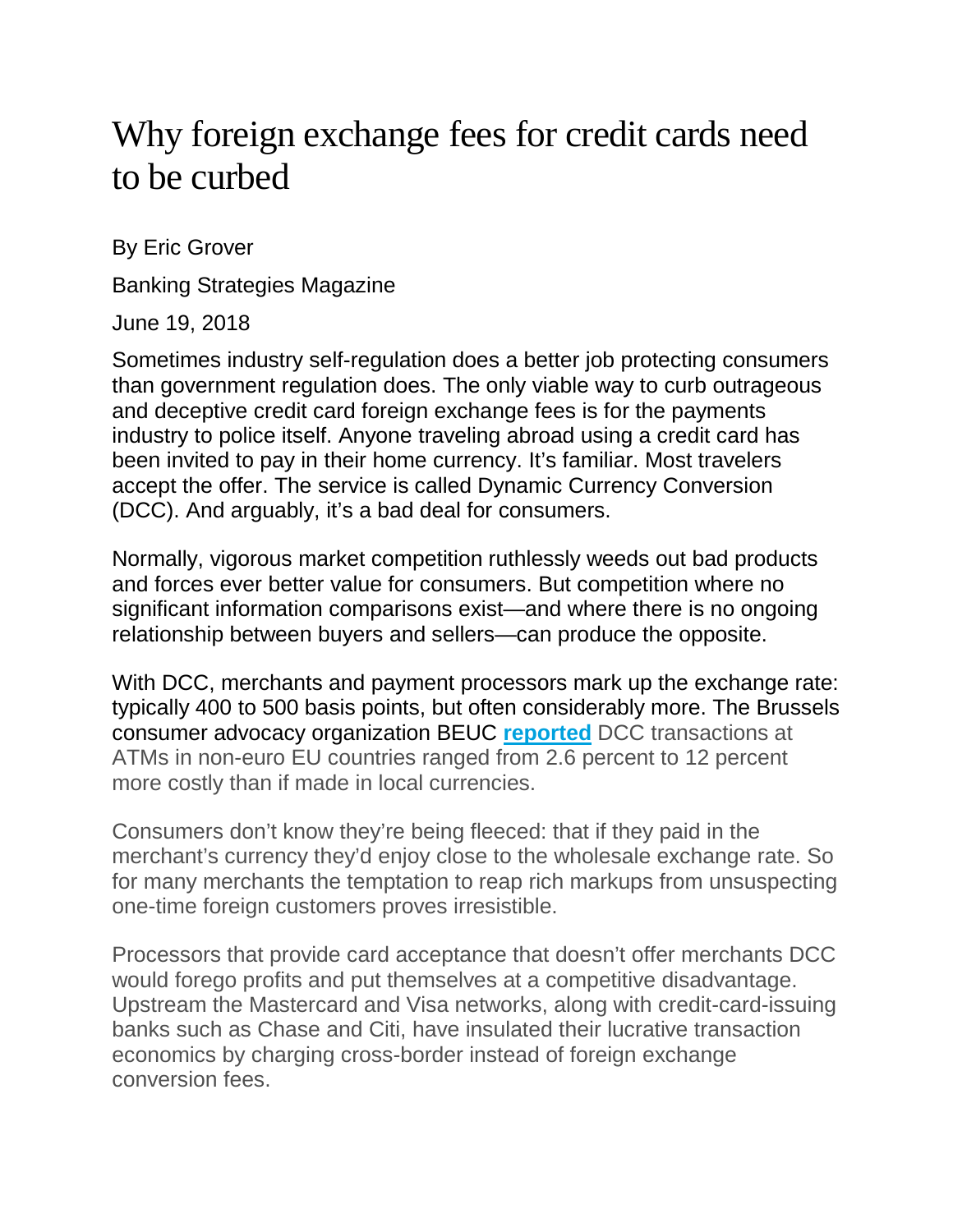In 2011 Visa attempted to ban new DCC programs. But the Australian Competition and Consumer Commission charged it with suppressing foreign exchange rate competition at the point of sale, such as it was. In 2015 **[an Australian federal court fined Visa \\$18 million](https://www.accc.gov.au/media-release/visa-ordered-to-pay-18-million-penalty-for-anti-competitive-conduct-following-accc-action)  [Australian](https://www.accc.gov.au/media-release/visa-ordered-to-pay-18-million-penalty-for-anti-competitive-conduct-following-accc-action)** (\$12.6 million in U.S. dollars). Visa scrapped its ban and introduced a 40-basis-point penalty fee on DCC transactions, which boosted its cross border transaction yield but was insufficient to deter merchants from promoting DCC.

Mastercard and Visa are stewards of a global payments ecosystem. They have a stake in the system's integrity and maximizing holistic system value for cardholders, merchants and financial institutions. And Visa's instinct was right. But its heavy-handed approach to curbing the pox of DCC to protect consumers was wrong. Given its market power, an outright prohibition was bound to alarm competition authorities.

Justice Louis Brandeis hailed sunlight as the best disinfectant. Mandating full disclosure of the costs of cardholders' options abroad would be sufficient. Those offering DCC would have to disclose side-by-side the foreign exchange costs versus rates of paying in the cardholder's home currency (DCC) or in the local currency using the payment networks' foreign exchange service at roughly the wholesale rate. Few consumers if any would knowingly pay 5 or 10 percent extra for the comfort of immediately seeing payments in their native currency.

National politicians and regulators haven't shown interest in DCC because it gouges foreigners while national merchants and processors profit. The supranational European Commission is an exception. There are 11 currencies in the EU and thus plenty of its consumers are fleeced by merchants.

On March 28, **[the Commission proposed requiring meaningful DCC](https://ec.europa.eu/info/publications/180328-proposal-cross-border-payments_en)  [disclosures](https://ec.europa.eu/info/publications/180328-proposal-cross-border-payments_en)**. If enacted into law by the European Parliament and European Council, it would solve the problem within the EU. Mastercard and Visa should take a cue. The global retail payment networks are best positioned to clean up the scourge of DCC. And no regulator could object to the full disclosure of DCC and non-DCC transaction costs, which would help consumers make informed choices.